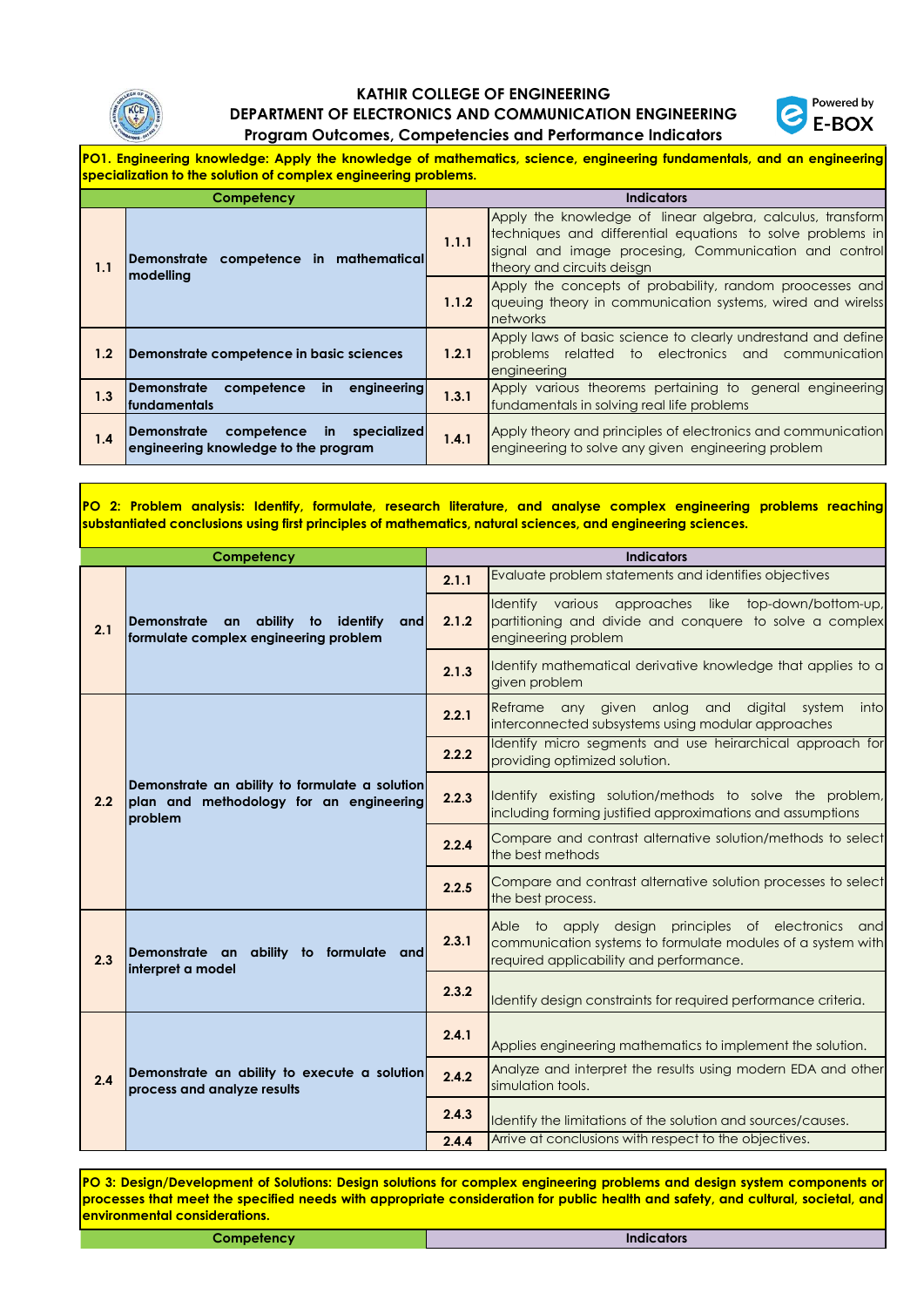|     |                                                                                                            | 3.1.1                                                                                                                                     | Able to define a precise problem statement with objectives<br>and scope.                                            |
|-----|------------------------------------------------------------------------------------------------------------|-------------------------------------------------------------------------------------------------------------------------------------------|---------------------------------------------------------------------------------------------------------------------|
|     |                                                                                                            | 3.1.2                                                                                                                                     | Able to identify and document design requirements from stake<br>holders as per the given specification/constraints. |
| 3.1 | Demonstrate an ability to define a complex /                                                               | 3.1.3                                                                                                                                     | Ability to review state of the art literature and datasheets to<br>synthesize analog and digital systems.           |
|     | open ended problem in engineering terms                                                                    | 3.1.4                                                                                                                                     | Ability to choose appropriate quality attributes as defined by<br>ISO/IEC 27000 series and IEEE standard.           |
|     |                                                                                                            | 3.1.5                                                                                                                                     | Explore and synthesize system requirements from larger social<br>and professional concerns.                         |
|     |                                                                                                            | 3.1.6                                                                                                                                     | Ability to develop concept to product specifications                                                                |
|     | Demonstrate an ability to generate a diverse<br>3.2<br>set of alternative design solutions                 | 3.2.1                                                                                                                                     | Ability to explore design alternatives                                                                              |
|     |                                                                                                            | 3.2.2                                                                                                                                     | Ability to produce a variety of potential design solutions suited<br>to meet functional requirements                |
|     |                                                                                                            | 3.2.3                                                                                                                                     | Identify suitable non functional requirements for evaluation of<br>alternate design solutions.                      |
|     | 3.3.1<br>Demonstrate an ability to select optimal design<br>3.3<br>scheme for further development<br>3.3.2 |                                                                                                                                           | Ability to perform systematic evaluation of the degree to<br>which several design concepts meet the criteria.       |
|     |                                                                                                            | Consult with domain experts and stakeholders to select<br>candidate<br>engineering<br>design<br>solution<br>for<br>further<br>development |                                                                                                                     |
| 3.4 | <b>Demonstrate</b><br>an ability to advance<br>an                                                          | 3.4.1                                                                                                                                     | Ability to refine architecture design into a detailed design<br>within the existing constraints.                    |
|     | engineering design to defined end state                                                                    | 3.4.2                                                                                                                                     | Ability to implement and integrate the modules                                                                      |
|     |                                                                                                            | 3.4.3                                                                                                                                     | Ability to verify the functionalities and validate the design.                                                      |

PO 4: Conduct investigations of complex problems: Use research-based knowledge and research methods including design of **experiments, analysis and interpretation of data, and synthesis of the information to provide valid conclusions.**

| Competency |                                                                                                                                                         |       | <b>Indicators</b>                                                                                                                                |
|------------|---------------------------------------------------------------------------------------------------------------------------------------------------------|-------|--------------------------------------------------------------------------------------------------------------------------------------------------|
|            |                                                                                                                                                         | 4.1.1 | Define a problem for purposes of testing, its scope and<br>importance                                                                            |
| 4.1        | <b>Demonstrate</b><br>ability<br>conduct<br>to<br>an<br>investigations of technical issues consistent with<br>their level of knowledge and nderstanding | 4.1.2 | Ability to choose appropriate procedure/algorithm, data set<br>and test vectors.                                                                 |
|            |                                                                                                                                                         | 4.1.3 | Ability to choose appropriate hardware/software tools to<br>conduct the experiment.                                                              |
| 4.2        | Demonstrate an ability to design experiments<br>to solve open ended problems                                                                            | 4.2.1 | Design and develop appropriate procedures/ methodologies<br>based on the study objectives                                                        |
|            |                                                                                                                                                         | 4.3.1 | Use appropriate procedures, tools and techniques to collect<br>and interpret the obtained results                                                |
|            |                                                                                                                                                         | 4.3.2 | Critically analyze results for trends and correlations, stating<br>possible errors and limitations                                               |
| 4.3        | Demonstrate an ability to analyze data and<br>reach a valid conclusion                                                                                  | 4.3.3 | Represent results (in tabular and/or graphical forms) so as to<br>facilitate analysis and explanation of the data, and drawing of<br>conclusions |
|            |                                                                                                                                                         | 4.3.4 | Synthesize information and knowledge about the problem<br>from the obtained results to reach appropriate conclusions                             |

PO 5: Modern tool usage: Create, select, and apply appropriate techniques, resources, and modern engineering and IT tools **including prediction and modelling to complex engineering activities with an understanding of the limitations.**

| Competency |                                                                                               | <b>Indicators</b> |                                                                                           |
|------------|-----------------------------------------------------------------------------------------------|-------------------|-------------------------------------------------------------------------------------------|
| 5.1        | Demonstrate an ability to identify / create 5.1.1<br>modern engineering tools, techniques and |                   | Identify modern engineering tools, techniques and resources<br>for engineering activities |
|            | <b>Iresources</b>                                                                             | 5.1.2             | Create/adapt/modify/extend tools and techniques to solve<br>engineering problems          |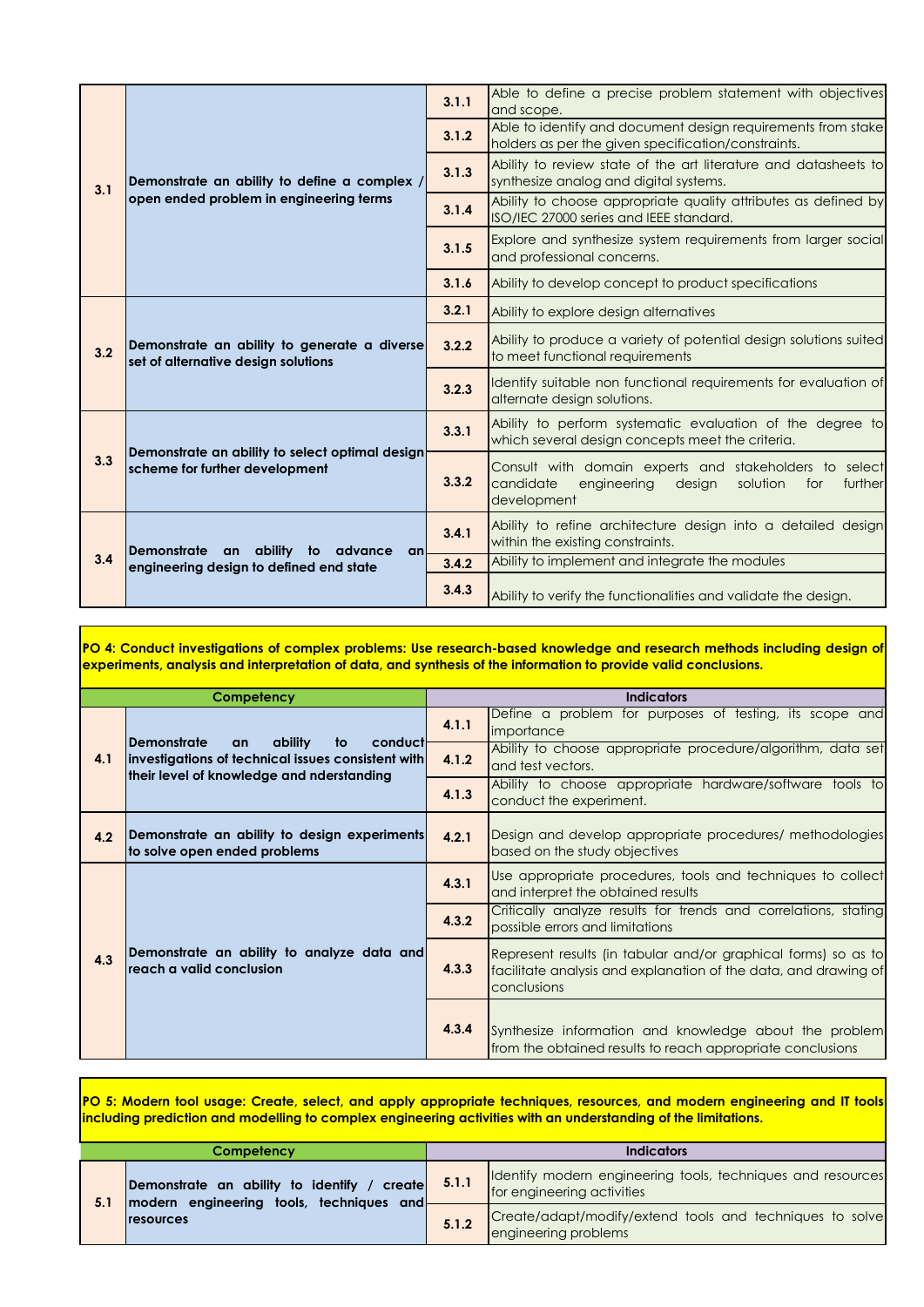| 5.2 | Demonstrate an ability to select and apply<br>discipline specific tools, techniques and<br><b>Iresources</b> | 5.2.1 | Identify the strengths and limitations of tools for (i) acquiring<br>information, (ii) modeling and simulating, (iii) monitoring<br>system performance, and (iv) creating engineering designs. |
|-----|--------------------------------------------------------------------------------------------------------------|-------|------------------------------------------------------------------------------------------------------------------------------------------------------------------------------------------------|
|     |                                                                                                              | 5.2.2 | Demonstrate proficiency in using appropriate EDA and other<br>design and simulation tools                                                                                                      |
| 5.3 | Demonstrate an ability<br>evaluate thel<br>to:                                                               | 5.3.1 | Discuss limitations and validate tools, techniques<br>and<br>resources                                                                                                                         |
|     | suitability and limitations of tools used to solve<br>an engineering problem                                 | 5.3.2 | Verify the credibility of results from tool use with reference to<br>the accuracy and limitations, and the assumptions inherent in<br>their use.                                               |

PO 6: The engineer and society: Apply reasoning informed by the contextual knowledge to assess societal, health, safety, legal **and cultural issues and the consequent responsibilities relevant to the professional engineering practice.**

| Competency |                                                                                                                                                                         |       | Indicators                                                                                                                                                          |
|------------|-------------------------------------------------------------------------------------------------------------------------------------------------------------------------|-------|---------------------------------------------------------------------------------------------------------------------------------------------------------------------|
| 6.1        | Demonstrate an ability to describe engineering<br>roles in a broader context, e.g. pertaining to<br>the environment, health, safety, legal and<br><b>public welfare</b> | 6.1.1 | Identify and describe various engineering roles; particularly as<br>pertains to protection of the public and public interest at<br>global, regional and local level |
| 6.2        | Demonstrate an understanding of professional<br><b>engineering</b><br>leaislation<br>reaulations.<br><b>and</b><br><b>Istandards</b>                                    | 6.1.2 | Interpret legislation, regulations, codes, and standards relevant<br>to your discipline and explain its contribution to the protection<br>of the public             |

PO 7: Environment and sustainability: Understand the impact of the professional engineering solutions in societal and **environmental contexts, and demonstrate the knowledge of, and need for sustainable development**

| Competency |                                                                                                  |       | <b>Indicators</b>                                                                                                                             |
|------------|--------------------------------------------------------------------------------------------------|-------|-----------------------------------------------------------------------------------------------------------------------------------------------|
| 7.1        | Demonstrate an understanding of the impact of<br>engineering and industrial practices on social, | 7.1.1 | Identify risks/impacts in the life-cycle of an engineering<br>product or activity                                                             |
|            | environmental and in economic contexts                                                           | 7.1.2 | Understand the relationship between the technical, socio<br>economic and environmental dimensions of sustainability                           |
| 7.2        |                                                                                                  | 7.2.1 | sustainable<br><b>Describe</b><br><b>techniques</b><br>management<br>for<br>development                                                       |
|            | Demonstrate an ability to apply principles of<br>sustainable design and development              | 7.2.2 | Apply principles of preventive engineering and sustainable<br>development to an engineering activity or product relevant to<br>the discipline |

PO 8: Ethics: Apply ethical principles and commit to professional ethics and responsibilities and norms of the engineering **practice.**

| Competency |                                                          |       | <b>Indicators</b>                                                                         |  |
|------------|----------------------------------------------------------|-------|-------------------------------------------------------------------------------------------|--|
| 8.1        | Demonstrate an ability to recognize ethical<br>Idilemmas | 8.1.1 | Identify situations of unethical professional conduct and<br>propose ethical alternatives |  |
| 8.2        | Demonstrate an ability to apply the Code of              | 8.2.1 | Identify tenets of IEEE, ABET, NSPE and other professional code<br>of ethics              |  |
|            | <b>IEthics</b>                                           | 8.2.2 | Examine and apply moral & ethical principles to known case<br><b>studies</b>              |  |

PO 9: Individual and team work: Function effectively as an individual, and as a member or leader in diverse teams, and in **multidisciplinary settings**

| Competency |                                                                            |       | Indicators                                                                                                                    |  |
|------------|----------------------------------------------------------------------------|-------|-------------------------------------------------------------------------------------------------------------------------------|--|
|            |                                                                            | 9.1.1 | Recognize a variety of working and learning preferences;<br>appreciate the value of diversity on a team                       |  |
| 9.1        | Demonstrate an ability to form a team and<br>define a role for each member | 9.1.2 | Implement the norms of practice (e.g. rules, roles, charters,<br>agendas, etc.) of effective team work, to accomplish a goal. |  |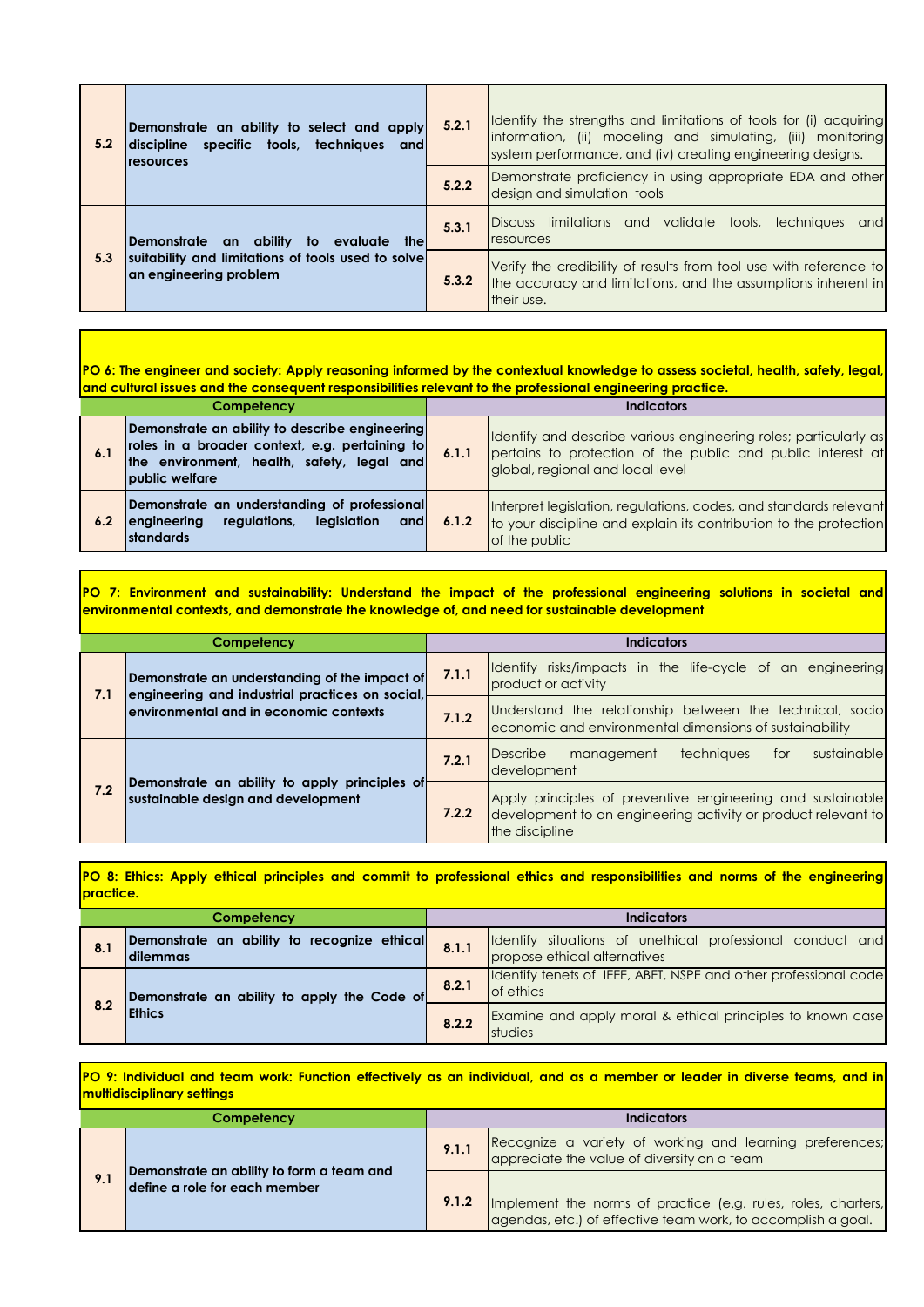|     | lDemonstrate effective individual and team<br>operations--communication, problem solving, | 9.2.1 | Demonstrate effective communication,<br>problem solving,<br>conflict resolution and leadership skills |
|-----|-------------------------------------------------------------------------------------------|-------|-------------------------------------------------------------------------------------------------------|
| 9.2 |                                                                                           | 9.2.2 | Treat other team members respectfully                                                                 |
|     | conflict resolution and leadership skills                                                 | 9.2.3 | Listen to other members in difficult situations and maintain<br>combos                                |
| 9.3 | Demonstrate success in a teambased project                                                | 9.3.1 | Present results as a team, with smooth integration of<br>contributions from all individual efforts    |

**PO 10: Communication: Communicate effectively on complex engineering activities with the engineering community and with** the society at large, such as, being able to comprehend and write effective reports and design documentation, make effective **presentations, and give and receive clear instructions**

| Competency |                                                                                                            | <b>Indicators</b> |                                                                                                               |
|------------|------------------------------------------------------------------------------------------------------------|-------------------|---------------------------------------------------------------------------------------------------------------|
| 10.1       | <b>IDemonstrate</b><br>comprehend<br>ability<br>to<br>an<br>technical literature and document project work | 10.1.1            | Read, understand and interpret technical and nontechnical<br>information                                      |
|            |                                                                                                            | 10.1.2            | Produce clear, well-constructed, and well-supported written<br>engineering documents                          |
|            |                                                                                                            | 10.1.3            | Create flow in a document or presentation - a logical<br>progression of ideas so that the main point is clear |
| 10.2       | <b>Demonstrate</b><br>competence<br>listening,<br><b>in</b><br>speaking, and presentation                  | 10.2.1            | Listen to and comprehend information, instructions, and<br>viewpoints of others                               |
|            |                                                                                                            | 10.2.2            | Deliver effective oral presentations<br>to<br>technical<br>and<br>nontechnical audiences                      |
| 10.3       | Demonstrate the ability to integrate different<br>modes of communication                                   | 10.3.1            | Create engineering-standard figures, reports and drawings to<br>complement writing and presentations          |
|            |                                                                                                            | 10.3.2            | Use a variety of media effectively to convey a message in a<br>document or a presentation                     |

**PO 11: Project management and finance: Demonstrate knowledge and understanding of the engineering and management** principles and apply these to one's own work, as a member and leader in a team, to manage projects and in multidisciplinary **environments**

| Competency |                                                                                                                                                   | Indicators |                                                                                                                       |
|------------|---------------------------------------------------------------------------------------------------------------------------------------------------|------------|-----------------------------------------------------------------------------------------------------------------------|
| 11.1       | Demonstrate an ability<br>to evaluate the<br>economic and financial performance of an<br>engineering activity                                     | 11.1.1     | Describe various economic and financial costs/benefits of an<br>engineering activity                                  |
|            |                                                                                                                                                   | 11.1.2     | Analyze different forms of financial statements to evaluate the<br>financial status of an engineering project         |
| 11.2       | Demonstrate an ability to compare and<br>the<br>costs/benefits<br>alternatel<br>of .<br><b>Icontrast</b><br>proposals for an engineering activity | 11.2.1     | Analyze and select the most appropriate proposal based on<br>economic and financial considerations                    |
| 11.3       | Demonstrate an ability to plan/manage an<br>engineering activity within time and budget<br><b>constraints</b>                                     | 11.3.1     | Identify the tasks required to complete an engineering activity,<br>and the resources required to complete the tasks. |
|            |                                                                                                                                                   | 11.3.2     | Use project management tools to schedule an engineering<br>project so it is completed on time and on budget           |

PO 12: Life-long learning: Recognise the need for, and have the preparation and ability to engage in independent and life-long **learning in the broadest context of technological change**

| Competency |                                                                                            | <b>Indicators</b> |                                                                                                                                                   |  |
|------------|--------------------------------------------------------------------------------------------|-------------------|---------------------------------------------------------------------------------------------------------------------------------------------------|--|
| 12.1       | Demonstrate an ability to identify gaps in<br>knowledge and a strategy to close these gaps | 12.1.1            | Describe the rationale for requirement for continuing<br>professional development                                                                 |  |
|            |                                                                                            | 12.1.2            | Identify deficiencies or gaps in knowledge and demonstrate<br>an ability to source information to close this gap                                  |  |
| 122        | Demonstrate an ability to identify changing                                                | 12.2.1            | historic points of technological advance in<br>Ildentify<br>engineering that required practitioners to seek education in<br>order to stay current |  |